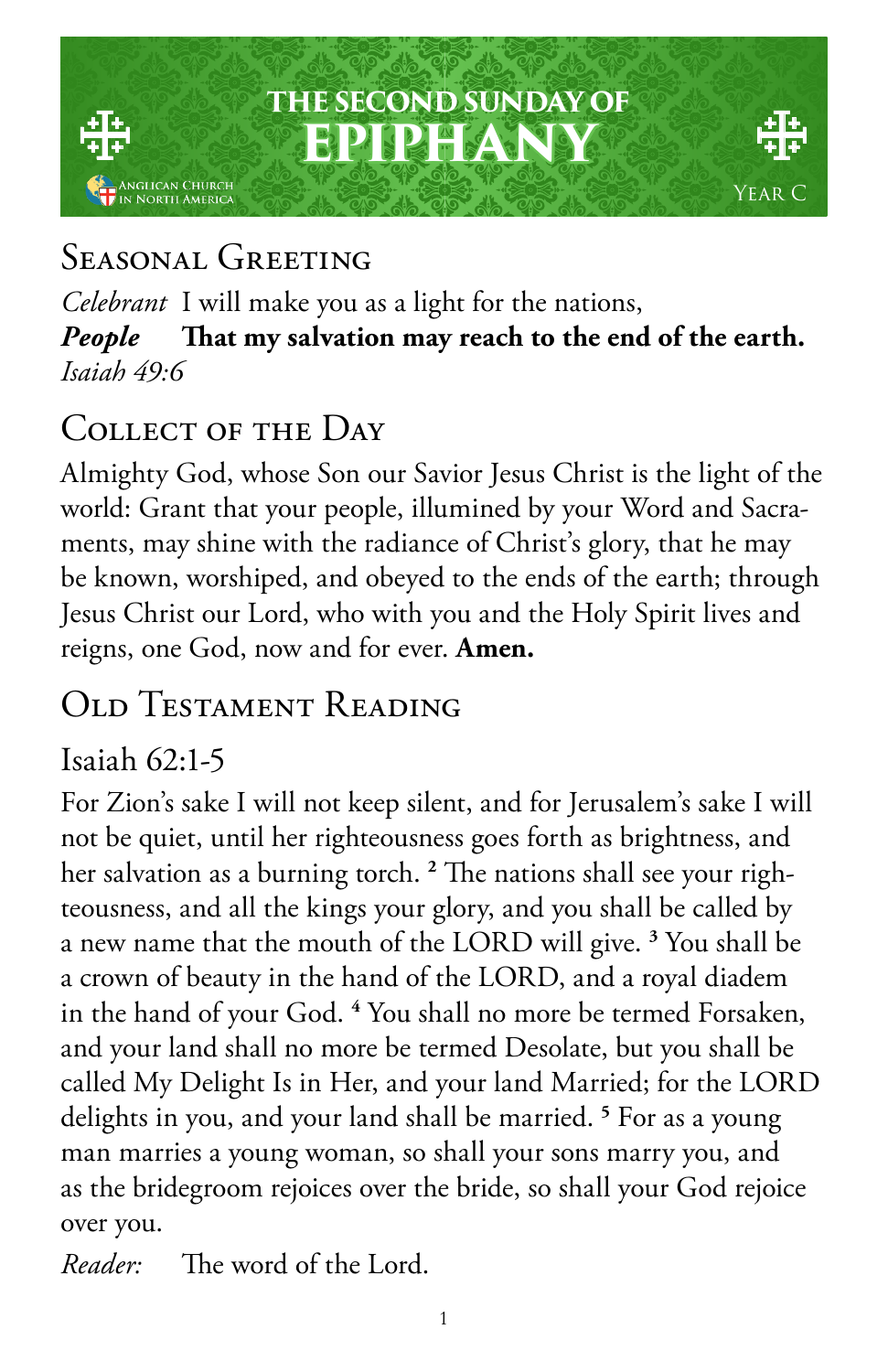#### *People:* **Thanks be to God.**

# Psalter Verses

*(In said services, the psalm verses may be placed between the Epistle and the Gospel, with the congregation standing in preparation for the Gospel. At services where there is a hymn or canticle before the Gospel, the psalm might be said between the Old Testament and Epistle, the people seated.)*

## Psalm 96

- **<sup>1</sup>** O sing unto the LORD a new song; \* sing unto the LORD, all the whole earth.
- **<sup>2</sup>** Sing unto the LORD and praise his Name; \* tell of his salvation from day to day.
- **<sup>3</sup>** Declare his honor to the nations, \* and his wonders to all peoples.
- **<sup>4</sup>** For the LORD is great, and highly to be praised; \* he is more to be feared than all gods.
- **<sup>5</sup>** As for all the gods of the nations, they are but idols; \* but it is the LORD who made the heavens.
- **<sup>6</sup>** Glory and majesty are before him; \* power and honor are in his sanctuary.
- **<sup>7</sup>** Ascribe unto the LORD, O you families of the peoples, \* ascribe unto the LORD worship and power.
- **<sup>8</sup>** Ascribe unto the LORD the honor due unto his Name; \* bring offerings and come into his courts.
- **<sup>9</sup>** O worship the LORD in the beauty of holiness; \* let the whole earth stand in awe of him.
- **<sup>10</sup>**Tell it out among the nations, "The LORD is King; \* it is he who has made the world so firm that it cannot be moved; he shall judge the peoples righteously."
- <sup>11</sup>Let the heavens rejoice, and let the earth be glad; \* let the sea make a noise, and all that is therein.
- **12**Let the field be joyful, and all that is in it; \*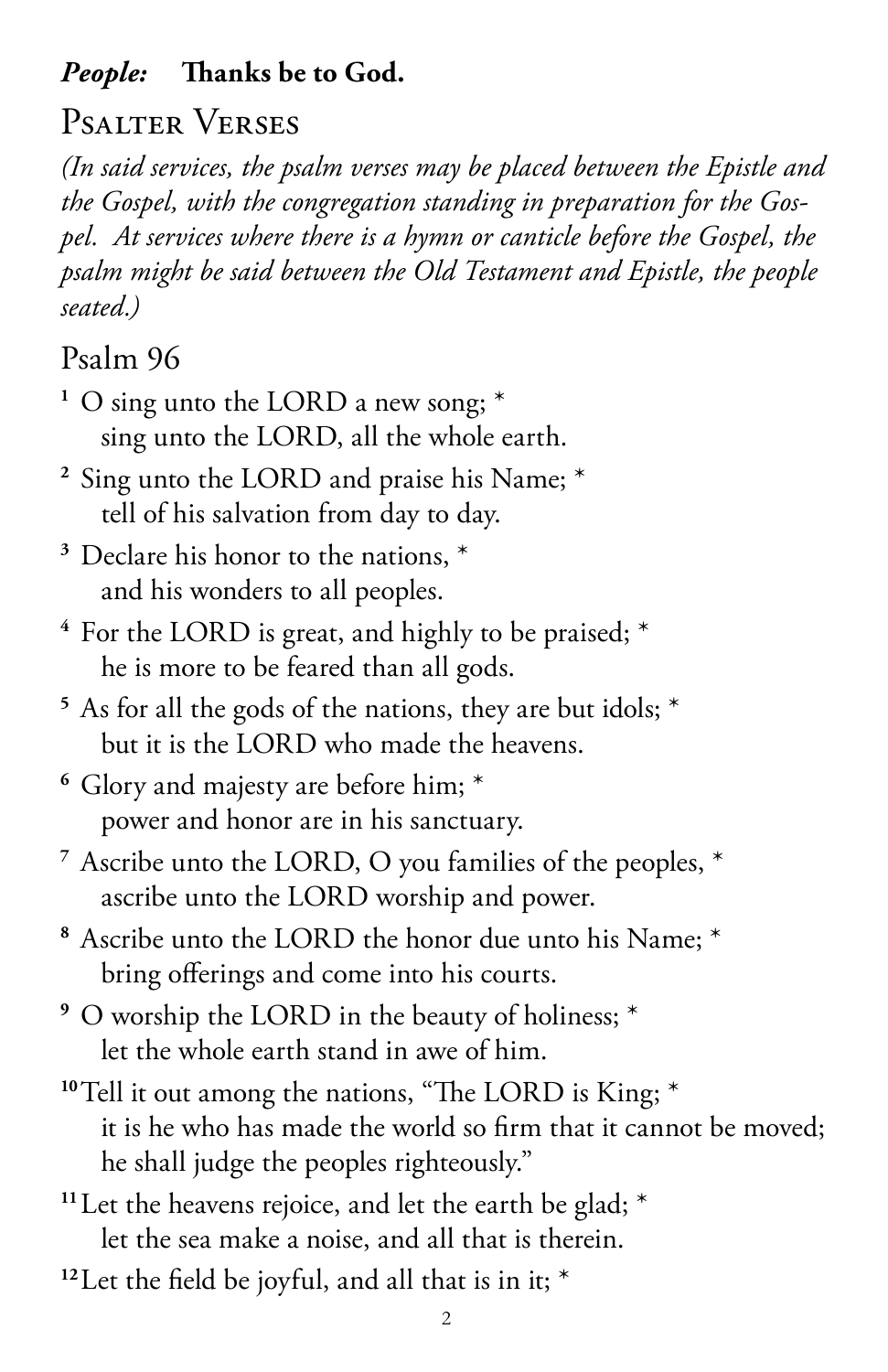then shall all the trees of the wood rejoice before the LORD.

<sup>13</sup>For he comes, for he comes to judge the earth,  $*$ and with righteousness to judge the world, and the peoples with his truth.

## Epistle Reading

#### 1 Corinthians 12:1-11

Now concerning spiritual gifts, brothers, I do not want you to be uninformed. **<sup>2</sup>** You know that when you were pagans you were led astray to mute idols, however you were led. **<sup>3</sup>** Therefore I want you to understand that no one speaking in the Spirit of God ever says "Jesus is accursed!" and no one can say "Jesus is Lord" except in the Holy Spirit.

**4** Now there are varieties of gifts, but the same Spirit; **<sup>5</sup>** and there are varieties of service, but the same Lord; **<sup>6</sup>** and there are varieties of activities, but it is the same God who empowers them all in everyone. **<sup>7</sup>** To each is given the manifestation of the Spirit for the common good. **<sup>8</sup>** For to one is given through the Spirit the utterance of wisdom, and to another the utterance of knowledge according to the same Spirit, **<sup>9</sup>** to another faith by the same Spirit, to another gifts of healing by the one Spirit, **<sup>10</sup>** to another the working of miracles, to another prophecy, to another the ability to distinguish between spirits, to another various kinds of tongues, to another the interpretation of tongues. **<sup>11</sup>** All these are empowered by one and the same Spirit, who apportions to each one individually as he wills.

*Reader:* The word of the Lord.

*People:* **Thanks be to God.** 

The Holy Gospel

- Deacon: The Holy Gospel of Our Lord Jesus Christ, according to St. John.
- People: Glory to you, Lord Christ.